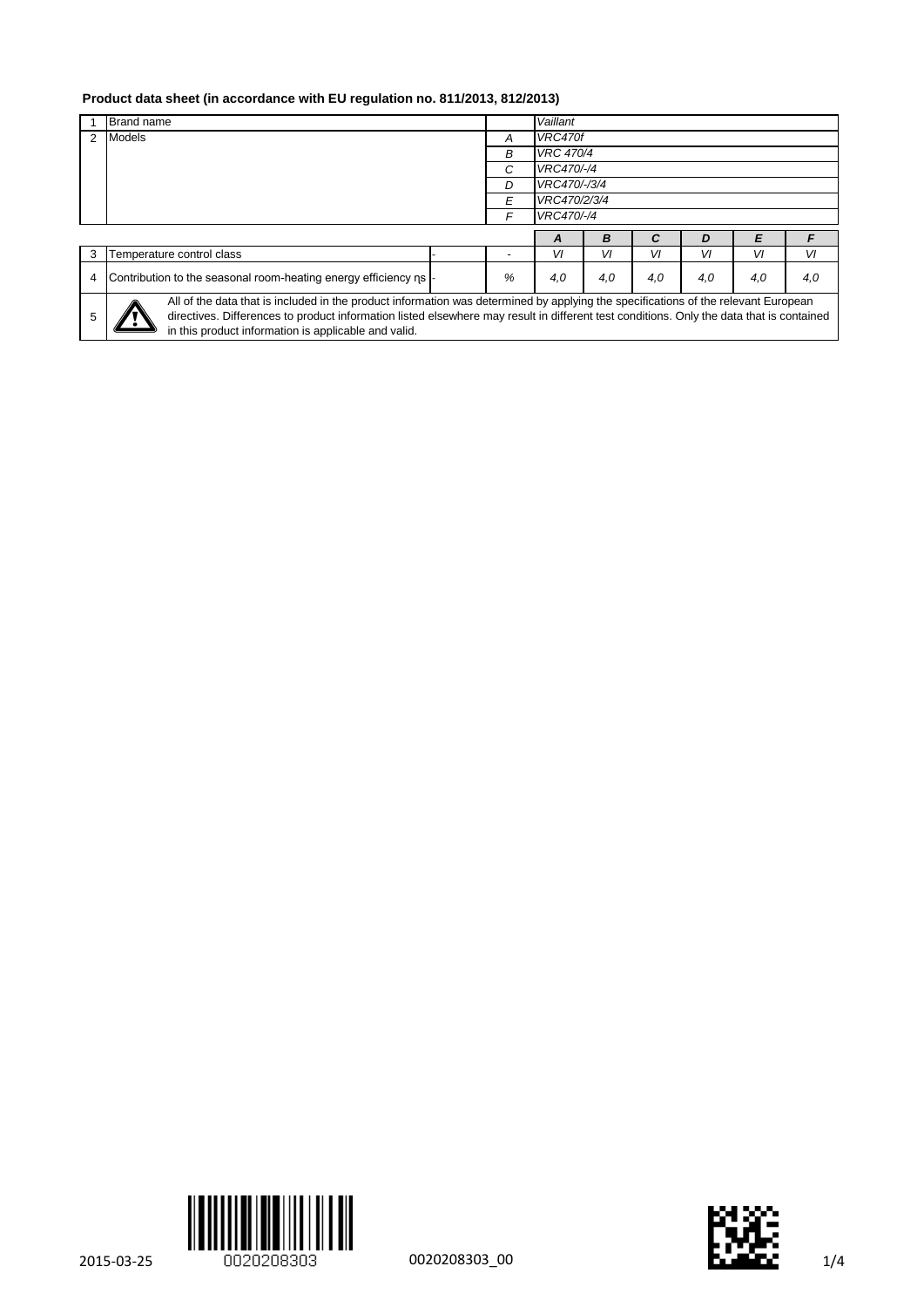- de **(1)** Markenname **(2)** Modelle **(3)** Klasse des Temperaturreglers **(4)** Beitrag zur jahreszeitbedingten Raumheizungs-Energieeffizienz ɳs **(5)** Alle in den Produktinformationen enthaltenen Daten sind in Anwendung der Vorgaben der Europäischen Direktiven ermittelt worden. Unterschiede zu an anderer Stelle aufgeführten Produktinformationen können aus unterschiedlichen Prüfbedingungen resultieren. Maßgeblich und gültig sind allein die in diesen Produktinformationen enthaltenen Daten.
- hr (1) Naziv marke (2) Modeli (3) Razred regulatora temperature (4) Doprinos energetskoj učinkovitosti grijanja prostorija ovisno o godišnjem dobu ns (5) Svi podaci sadržani u<br>informacijama o proizvodu su utvrđeni primjeno posljedica različitih uvjeta ispitivanja. Mjerodavni i važeći su jedino podaci sadržani u ovim informacijama o proizvodu.
- en **(1)** Brand name **(2)** Models **(3)** Temperature control class **(4)** Contribution to the seasonal room-heating energy efficiency ɳs **(5)** All of the data that is included in the product information was determined by applying the specifications of the relevant European directives. Differences to product information listed elsewhere may result in different test conditions. Only the data that is contained in this product information is applicable and valid.
- hu **(1)** Márkanév **(2)** Modellek **(3)** A hőmérséklet-szabályozó osztálya **(4)** Hozzájárulás a szezonális helyiségfűtési hatásfokhoz ɳs **(5)** A termékinformációk között felsorolt összes adatot az Európai Irányelvek előírásainak alkalmazásával határozták meg. A más helyeken szereplő termékinformációkhoz képest eltérések adódhatnak az eltérő vizsgálati körülmények miatt. Kizárólag az ebben a termékinformációban megadott adatok mértékadóak és érvényesek.
- pl **(1)** Nazwa marki **(2)** Modele **(3)** Klasa regulatora temperatury **(4)** Poprawa zależnej od pory roku efektywności energetycznej ogrzewania pokojowego ɳs **(5)** Wszystkie dane zawarte w informacjach o produkcie zostały ustalone z uwzględnieniem zaleceń dyrektyw europejskich. Różnice względem informacji o produkcie wymienionych w innym miejscu mogą wynikać z innym warunków badania. Miarodajne i obowiązujące są jedynie dane zawarte w tych informacjach o produkcie.
- ro **(1)** Denumirea mărcii **(2)** Modele **(3)** Clasa reglorului de temperatură **(4)** Aportul la eficienţa energetică de încălzire a camerei în funcţie de anotimp ɳs **(5)** Toate datele conţinute în informaţiile referitoare la produs au fost determinate prin aplicarea indicaţiilor Directivelor Europene. Pot rezulta diferenţe faţă de informaţii ale produsului prezentate în alte părţi în urma condiţiilor de verificare diferite. Sunt decisive şi valabile numai datele conţinute în aceste informaţii privind produsul.
- ko **(1)** Brand name **(2)** Models **(3)** Temperature control class **(4)** Contribution to the seasonal room-heating energy efficiency ɳs **(5)** All of the data that is included in the product information was determined by applying the specifications of the relevant European directives. Differences to product information listed elsewhere may result in different test conditions. Only the data that is contained in this product information is applicable and valid.
- zh **(1)** Brand name **(2)** Models **(3)** Temperature control class **(4)** Contribution to the seasonal room-heating energy efficiency ɳs **(5)** All of the data that is included in the product information was determined by applying the specifications of the relevant European directives. Differences to product information listed elsewhere may result in different test conditions. Only the data that is contained in this product information is applicable and valid.
- cs **(1)** Název značky **(2)** Modely **(3)** Třída regulátoru teploty **(4)** Příspěvek k energetické účinnosti prostorového vytápění v závislosti na ročním období ɳs **(5)** Všechna data obsažená v informacích o výrobku byla zjištěna při použití standardních hodnot evropských směrnic. Rozdíly oproti informacím o výrobku uvedeným na jiném místě mohou být důsledkem různých zkušebních podmínek. Směrodatná a platná jsou pouze data uvedená v těchto informacích o výrobku.
- pt **(1)** Nome da marca **(2)** Modelos **(3)** Classe do regulador da temperatura **(4)** Contribuição para a eficiência energética sazonal do aquecimento ambiente ɳs **(5)** Todos os dados incluídos nas informações sobre o produto foram apurados mediante a aplicação das especificações das diretivas europeias. As divergências em relação a informações sobre o produto referidas em outro local podem resultar de condições de teste diferentes. Os dados determinantes e válidos são apenas os que estão contidos nestas informações sobre o produto.
- (1) Nombre de la marca (2) Modelos (3) Clase del regulador de temperatura (4) Contribución a la eficiencia energética estacional de calefacción ns (5) Todos los datos<br>incluidos en las informaciones de los productos se han comprobación pueden dar lugar a divergencias respecto a las informaciones de los productos recogidas en otros lugares. Los únicos datos válidos y determinantes son los que figuran en estas informaciones de los productos.
- da (1) Mærkenavn (2) Model (3) Termostatklasse (4) Bidrag til den årstidsbetingede rumopvarmningsenergi-effektivitet ns (5) Alle data i produktinformationerne er fremskaffet i<br>henhold til anvisningerne i de gældende EU-dir data, der er angivet i disse produktinformationer, der finder anvendelse og er gyldige.
- 1) Märkesnamn (2) Modeller (3) Temperaturregulatorns klass (4) Bidrag till den årstidsberoende rumsuppvärmnings-energieffektiviteten ns (5) Samtliga data, som ingår i<br>produktinformationerna har fastställts med hjälp av de testförutsättningar. Endast de data som anges i dessa produktinformationer är giltiga.
- ru **(1)** Торговая марка **(2)** Модели **(3)** Класс регулятора температуры **(4)** Дополнение к энергоэффективности отопления помещения, зависимой от времени года ɳs **(5)** Все содержащиеся в информации об изделии данные были определены при соблюдении предписаний Европейских директив. Различия в информации об изделии, приведенной в другом месте, могут возникать по причине проведения различных испытаний. Определяющими и действительными являются только данные, содержащиеся в этой информации об изделии.
- sk **(1)** Názov značky **(2)** Modely **(3)** Trieda regulátora teploty **(4)** Príspevok k energetickej efektivite podmienenej ročným obdobím ɳs **(5)** Všetky údaje obsiahnuté v informáciách o výrobku boli zistené za aplikovania zadaní Európskych smerníc. Rozdiely pri informáciách o výrobku, ktoré sú uvedené na inom mieste, môžu prameniť z rozdielnych skúšobných podmienok. Smerodajné a platné sú iba údaje obsiahnuté v týchto informáciách o výrobku.



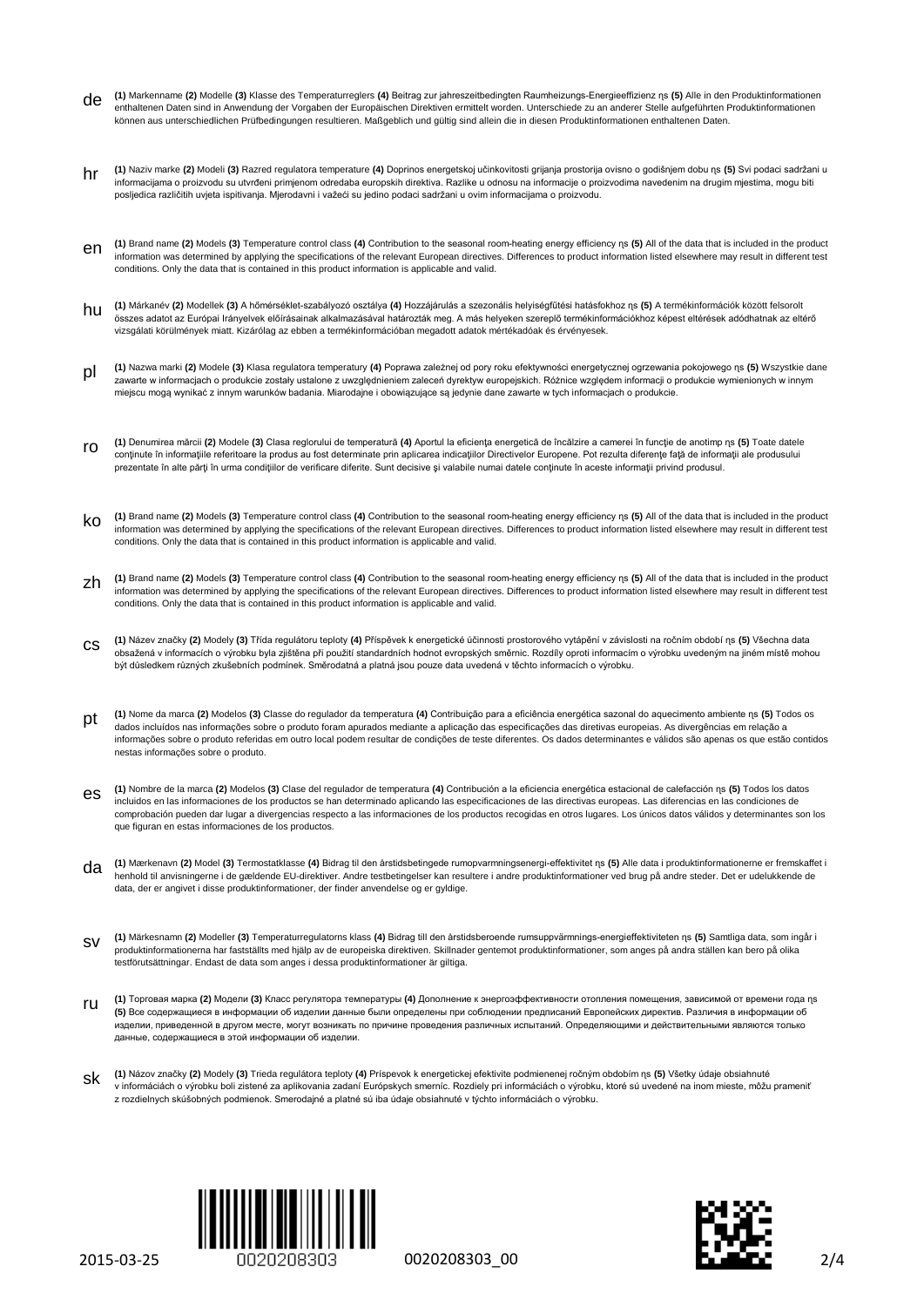- sl **(1)** Ime znamke **(2)** Modeli **(3)** Razred temperaturnega regulatorja **(4)** Prispevek k energetski učinkovitosti pri ogrevanju prostorov glede na letni čas ɳs **(5)** Vsi podatki, ki so zajeti v informacijah o izdelku, so bili določeni z uporabo predlog v evropskih direktivah. Razlike glede informacij o izdelku, ki so navedene na drugem mestu, so lahko posledica različnih pogojev testiranja. Merodajni in veljavni so samo tisti podatki, ki so navedeni v teh informacijah o izdelku.
- tr **(1)** Marka adı **(2)** Modeller **(3)** Sıcaklık regleri sınıfı **(4)** Mevsime bağlı oda ısıtma enerji verimliliğine katkı ɳs **(5)** Ürün bilgilerinde yer alan tüm veriler, Avrupa direktiflerindeki şartlar çerçevesinde belirlenmiştir. Başka yerlerde belirtilen ürün bilgilerine göre farklılıklar, test koşullarının farklı olmasından kaynaklanabilir. Sadece bu ürün bilgilerinde yer alan veriler bağlayıcı ve geçerlidir.
- fr **(1)** Nom de marque **(2)** Modèles **(3)** Catégorie du régulateur de température **(4)** Contribution à l'efficacité énergétique saisonnière de chauffage des locaux ɳs **(5)** Toutes les données qui figurent dans les informations produit ont été déterminées en application des prescriptions liées aux directives européennes. Les écarts par rapport aux informations produit disponibles à d'autres endroits peuvent s'expliquer par les diverses conditions d'essai. Seules les données qui figurent dans ces informations produit sont valables et pertinentes.
- nl **(1)** Merknaam **(2)** Modellen **(3)** Klasse van de thermostaat **(4)** Bijdrage aan de seizoensafhankelijke ruimteverwarmings-energie-efficiëntie ɳs **(5)** Alle gegevens in de productinformatie zijn vastgesteld door toepassing van de bepalingen in de Europese richtlijnen. Verschillen met productinformatie die op andere plaatsen vermeld wordt kan voortkomen uit verschillende testvoorwaarden. Doorslaggevend en geldig zijn alleen de gegevens die in deze productinformatie staan.
- 11 (1) Marchio (2) Modelli (3) Classe del regolatore della temperatura (4) Contributo all'efficienza energetica stagionale del riscaldamento ambiente ns (5) Tutti i dati contenuti<br>nelle informazioni sul prodotto sono stati possono essere il risultato di condizioni di controllo diverse. Sono significativi e validi solo i dati contenuti in queste informazioni sul prodotto.
- bg **(1)** Търговско наименование **(2)** Модели **(3)** Клас на температурния регулатор **(4)** Принос към сезонно обусловената енергийна ефективност на отоплението на помещението ns (5) Всички съдържащи се в информацията за продукта данни са установени при използване на предписанията на Европейските директиви. Разлики спрямо посочена на друго място информация за продукта могат да се получат от различните условия на изпитание. Меродавни и валидни са само съдържащите се в тази информация за продукта данни.
- οιςτήθητα της προφασία μάρκας (2) Μοντέλα (3) Κατηγορία του ελεγκτή θερμοκρασίας (4) Συνεισφορά στην ενεγερική απόδοση θέρμανσης χώρου που εξαρτάται από την εποχή ηs (5)<br>Τα δεδομένα που περιέχονται στις πληροφορίες προϊόν σε σχέση με αναφερόμενες πληροφορίες προϊόντων σε άλλη θέση λόγω διαφορετικών προϋποθέσεων ελέγχου. Μόνο τα περιεχόμενα δεδομένα στις παρούσες πληροφορίες προϊόντος είναι σημαντικά και έχουν ισχύ.
- uk **(1)** Назва марки **(2)** Моделі **(3)** Клас регулятора температури **(4)** Внесок до сезонної енергетичної ефективності опалення приміщення ɳs **(5)** Всі характеристики, що містяться в інформаційних матеріалах до виробу, визначені із застосуванням приписів європейських директив. Якщо інформація про виріб з інших інформаційних матеріалів до виробу відрізняється, це може бути спричинено іншими умовами проведення випробувань. Визначальними та дійсними є лише характеристики, що містяться в цих інформаційних матеріалах до виробу.